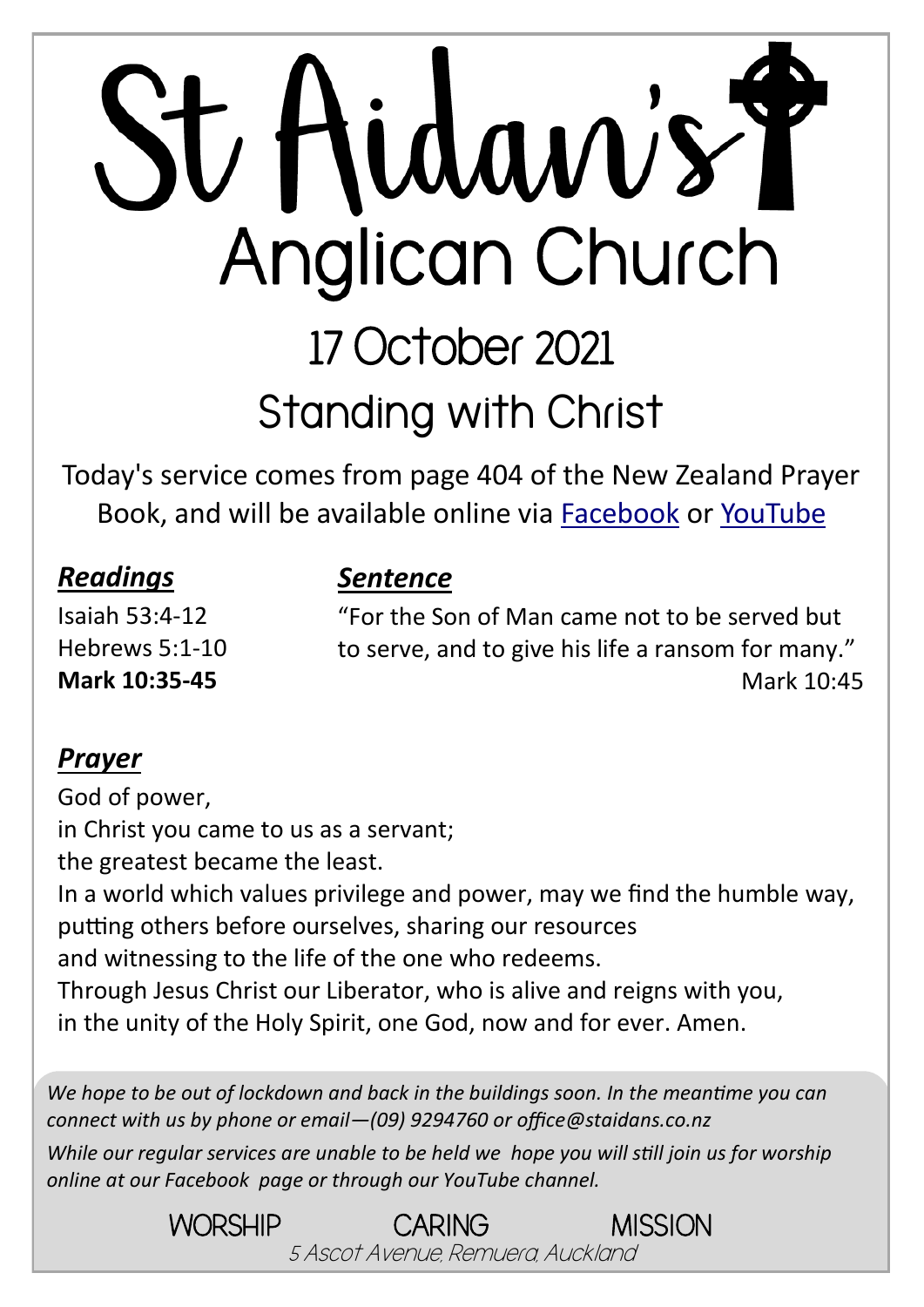## What's on at St Aidan's

# **Today**

**9am -** Kids' Church via Zoom. Contact Izzi for access.

**9:30am** - Sunday service via our [Facebook page\(](https://www.facebook.com/StAidansRemuera/)*www.facebook.com/ staidansremuera*) or [YouTube](https://www.youtube.com/channel/UCp1KTUD3GRs20GGAFeAZ7fQ)  [channel](https://www.youtube.com/channel/UCp1KTUD3GRs20GGAFeAZ7fQ) with Bp Ross Bay preaching.

**10:15am** - Catch up over a cuppa via Zoom. Enter the [Zoom online](https://zoom.us/j/94608668929?pwd=TkZLeU1MY2d5eUpqeTJ5WUJTRHlVUT09)  [meeting ID:](https://zoom.us/j/94608668929?pwd=TkZLeU1MY2d5eUpqeTJ5WUJTRHlVUT09) 946 0866 8929, or phone +64 9 884 6780 and enter Passcode 1 #.

## This Week

**Mainly Music -** Wednesday 9:30am via Zoom. Contact Vicki for access.

**Prayer Meeting** - 9am Thursday prayer via Zoom. Enter the [Zoom](https://zoom.us/j/94608668929?pwd=TkZLeU1MY2d5eUpqeTJ5WUJTRHlVUT09)  [online meeting ID:](https://zoom.us/j/94608668929?pwd=TkZLeU1MY2d5eUpqeTJ5WUJTRHlVUT09) 946 0866 8929, or via phone: +64 9 884 6780 and enter Passcode 1 #.

#### Next Week

**9am -** Kids' Church via Zoom. Contact Izzi for access.

**9:30am** - Sunday service via our [Facebook page\(](https://www.facebook.com/StAidansRemuera/)*www.facebook.com/ staidansremuera*) or [YouTube](https://www.youtube.com/channel/UCp1KTUD3GRs20GGAFeAZ7fQ)  [channel.](https://www.youtube.com/channel/UCp1KTUD3GRs20GGAFeAZ7fQ) 

**10:15am** - Catch up over a cuppa via Zoom. (*See meeting info above)* 

#### **Prayers**

- Children and young people as they manage their studies from home once again. Pray also for parents as they juggle their many responsibilities.
- People will work again together as a team, following guidelines to combat the continuing outbreak.
- Unrest around the world, for those who are displaced or searching for a better life.



## Coming Up

**All Souls Service (online)** - Tuesday 2<sup>nd</sup> November at 7pm. This will potentially replace the Blue Christmas Service for 2021.

**AGM** - Sunday 14th November *(see info next page).*

#### Property Works

*Another brief update* - Painting in the Hall has now been finished, the upstairs offices are also completed, and the open area of the GA has had a fresh coat of paint. It is great the painters have been able to use this time while we are unable to enter the buildings.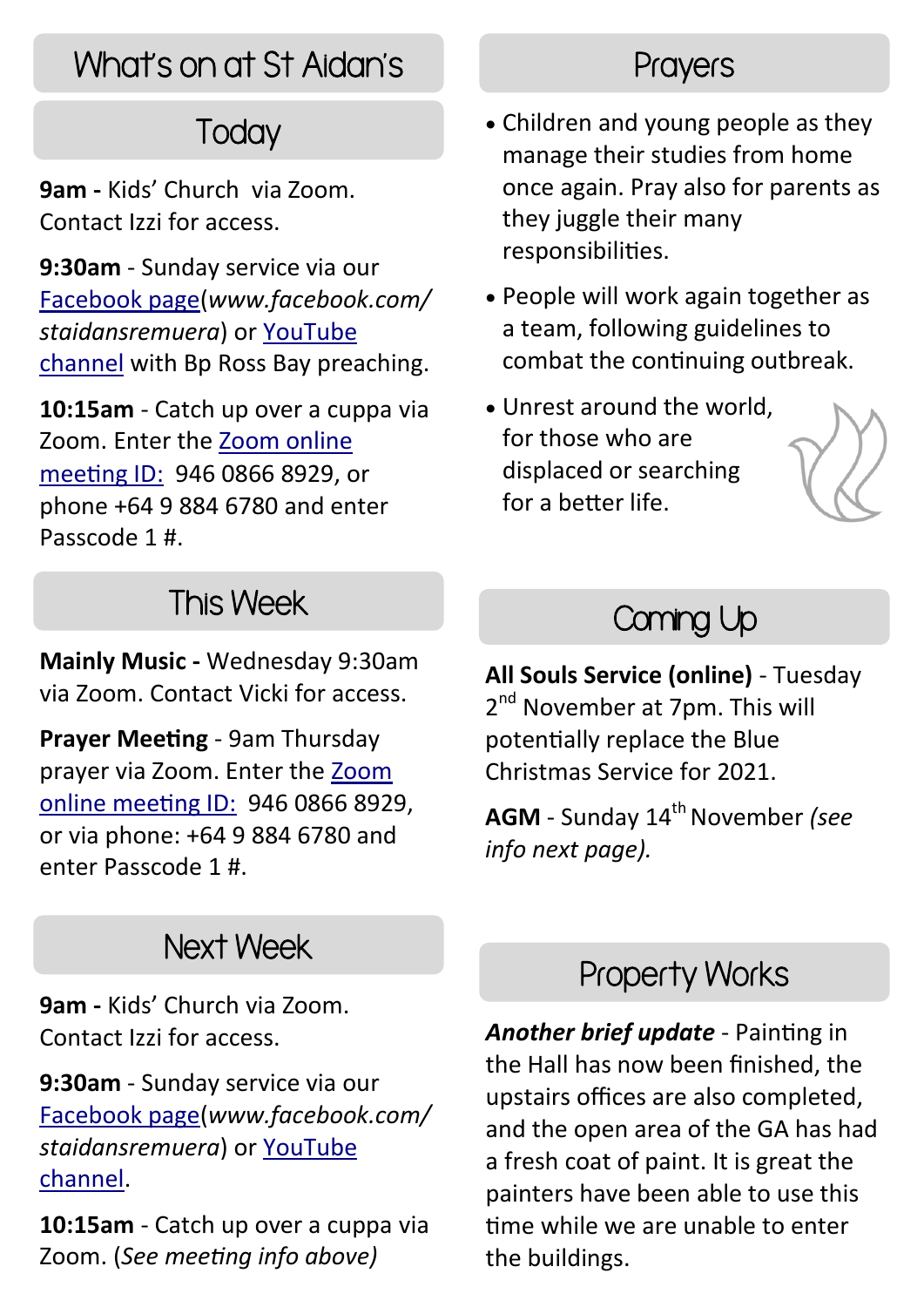## AGM

#### *Save the date - Sunday 14th*

*November*. Covid levels permitting this will be our AGM in person, or it may yet be online.

We will be requiring the following nominations to serve on Vestry:

- Two (2) Synod rep's (*Andrew is not seeking re-election*).
- People's Warden this is an elected position each year.
- Vestry members *not all current members will be standing for re-election*.

Please carefully pray about our Vestry representatives, consider potential nominees, and speak to those you feel may be appropriate to fill these roles as soon as possible. Nominations open soon!

#### ❖❖❖❖❖

If you have a report to write please email to the office, or contact Anne, by Wednesday 27<sup>th</sup> October.

*It may seem strange planning for an AGM when we can't still physically meet in our buildings; however it is important to continue with our plans, as we may need to adapt how our AGM is held this year. Thank you for your understanding and cooperation.* 

# 'The Apostle' Christmas

We welcome your contributions for the Christmas edition of 'The Apostle' which is now being planned. If you have any positives from lockdown (e,g, new hobbies, projects, accomplishments, insights…) we would love to hear from you. Photos are especially welcome.

Looking forward to Christmas - do you have any suggestions or ideas for celebrating with family or loved ones when you can't physically be together? Perhaps a special shared recipe or craft, a particular movie you like to watch every Christmas season, an empty chair set aside for the absent person, or something completely different? Any ideas for us all to feel closer to one another.

## Church Financial Support

Many thanks to all who continue to support St Aidan's during lockdown, you contributions are greatly appreciated. If you have been in the habit of giving with envelopes you may like to consider giving via direct deposit as an alternative: **St Aidans Church Remuera 06-0257-0052666-13** 

**Ref: Your offertory code number**  *Contact Anne - 929 4670 or [office@staidans.co.nz](mailto:office@staidans.co.nz?subject=Offertory%20conntributions) - if you don't have an offertory code number .*

*Louise*